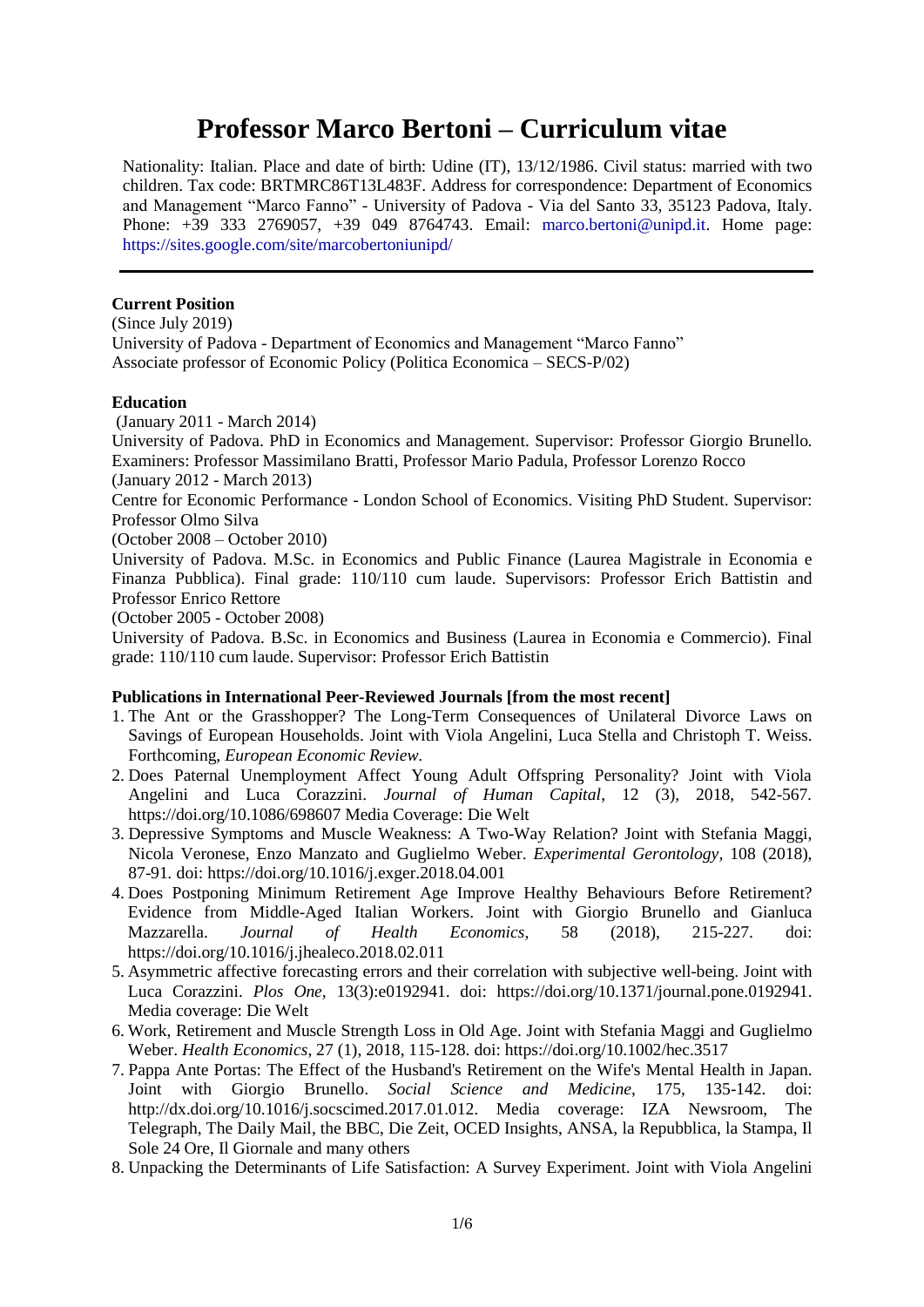and Luca Corazzini. *Journal of the Royal Statistical Society: Series A (Statistics in Society)*, 180 (1), 225-246. doi:10.1111/rssa.12190

- 9. Author's response [to a commentary on "Unpacking the Determinants of Life Satisfaction: A Survey Experiment"]. Joint with Viola Angelini and Luca Corazzini. *Journal of the Royal Statistical Society: Series A (Statistics in Society),* 180 (3), 938, doi:10.1111/rssa.01\_12277
- 10. Later-borns Don't Give Up. The Temporary Effects of Birth Order on European Earnings. Joint with Giorgio Brunello. *Demography*, 53(2), 449-470. doi:10.1007/s13524-016-0454-1. Media coverage: [NIUSSP](http://newsroom.iza.org/en/2014/08/15/living-with-a-stranger-the-retired-husband-syndrome-in-japan/)
- 11. Hungry Today, Unhappy Tomorrow? Childhood Hunger and Subjective Wellbeing Later in Life. *Journal of Health Economics,* 40 (2015), 40-53. [doi:10.1016/j.jhealeco.2014.12.006](http://dx.doi.org/10.1016/j.jhealeco.2014.12.006)
- 12. Selection and the Age-Productivity Profile: Evidence from Chess Players. Joint with Giorgio Brunello and Lorenzo Rocco. *Journal of Economic Behavior & Organization*, 110 (2015) 45-58. [doi:10.1016/j.jebo.2014.11.011.](http://dx.doi.org/10.1016/j.jebo.2014.11.011) Media coverage: IZA newsroom, Die Zeit
- 13. When the Cat Is Near, the Mice Won't Play: The Effects of External Examiners in Italian Schools. Joint with Giorgio Brunello and Lorenzo Rocco. *Journal of Public Economics*, 104 (2013) 65-77. [doi:10.1016/j.jpubeco.2013.04.010.](http://dx.doi.org/10.1016/j.jpubeco.2013.04.010) Media coverage: [lavoce.info](http://www.lavoce.info/invalsi-senza-barare/)

## **Other Publications [from the most recent]**

- 1. Personality, health behaviors, and financial investments. Joint with Andrea Bonfatti, Martina Celidoni Angela Crema, and Chiara Dal Bianco. In: Börsch-Supan, A., Bristle, J., Andersen-Ranberg, K., Brugiavini, A., Jusot, F., Litwin, H., and Weber, G. (Eds.), (in press). *Health and*  socioeconomic status over the life course: First results from SHARE waves 6 and 7. Berlin/Boston: De Gruyter
- 2. The end-of-working-life gender wage gap: the role of health shocks, parental education and personality traits. Joint with Andrea Bonfatti, Martina Celidoni Angela Crema, and Chiara Dal Bianco. In: Börsch-Supan, A., Bristle, J., Andersen-Ranberg, K., Brugiavini, A., Jusot, F., Litwin, H., and Weber, G. (Eds.), (in press). *Health and socioeconomic status over the life course: First results from SHARE waves 6 and 7*. Berlin/Boston: De Gruyter
- 3. Life expectancy and health investment. Joint with Andrea Bonfatti, Martina Celidoni Angela Crema, and Chiara Dal Bianco. In: Börsch-Supan, A., Bristle, J., Andersen-Ranberg, K., Brugiavini, A., Jusot, F., Litwin, H., and Weber, G. (Eds.), (in press). *Health and socioeconomic status over the life course: First results from SHARE waves 6 and 7*. Berlin/Boston: De Gruyter
- 4. Are you satisfied now? Joint with Viola Angelini and Luca Corazzini. *[Significance](http://onlinelibrary.wiley.com/doi/10.1111/j.1740-9713.2016.00975.x/full)*, Dec 2016
- 5. Assessing the material [deprivation](http://www.degruyter.com/view/books/9783110444414/9783110444414-006/9783110444414-006.xml) of older Europeans. Joint with Danilo Cavapozzi, Martina Celidoni and Elisabetta Trevisan. In: Börsch-Supan, A., Kneip, T., Litwin, H., Myck, M. and Weber, G., 2015. *Ageing in Europe – Supporting Policies for an Inclusive Society.* Berlin: De Gruyter. ISBN: 978-3-11-044412-4
- 6. [Development](http://www.degruyter.com/view/books/9783110444414/9783110444414-007/9783110444414-007.xml) and validation of a material deprivation index. Joint with Danilo Cavapozzi, Martina Celidoni and Elisabetta Trevisan. In: Börsch-Supan, A., Kneip, T., Litwin, H., Myck, M. and Weber, G., 2015. *Ageing in Europe – Supporting Policies for an Inclusive Society*. Berlin: De Gruyter. ISBN: 978-3-11-044412-4
- 7. Does hearing [impairment](http://www.degruyter.com/view/books/9783110444414/9783110444414-010/9783110444414-010.xml) lead to social exclusion? Joint with Martina Celidoni, and Guglielmo Weber. In: Börsch-Supan, A., Kneip, T., Litwin, H., Myck, M. and Weber, G., 2015. *Ageing in Europe – Supporting Policies for an Inclusive Society.* Berlin: De Gruyter. ISBN: 978-3-11- 044412-4

#### **Working Papers [from the most recent]**

- 1. Rank Concerns, Peer Effects, and Ability Tracking in University. Evidence from a Randomized Experiment. Joint with Roberto Nisticò. [CSEF Working Paper n. 506.](https://www.google.com/url?q=https%3A%2F%2Fideas.repec.org%2Fp%2Fsef%2Fcsefwp%2F506.html&sa=D&sntz=1&usg=AFQjCNG38mJX8kusqU6iGlQ2IAsAoRmK6A) July 2018
- 2. Parents, Siblings and Schoolmates. The effects of family-school interactions on educational achievement and long-term labor market outcomes. Joint with Giorgio Brunello and Lorenzo Cappellari. IZA Discussion Paper n.11200, December 2017 *Revise and resubmit, Journal of Applied Econometrics*
- 3. The good outcomes of bad news. A Randomized Field Experiment on Formatting Breast Cancer Screening Invitations. Joint with Luca Corazzini and Silvana Robone. HEDG working paper n.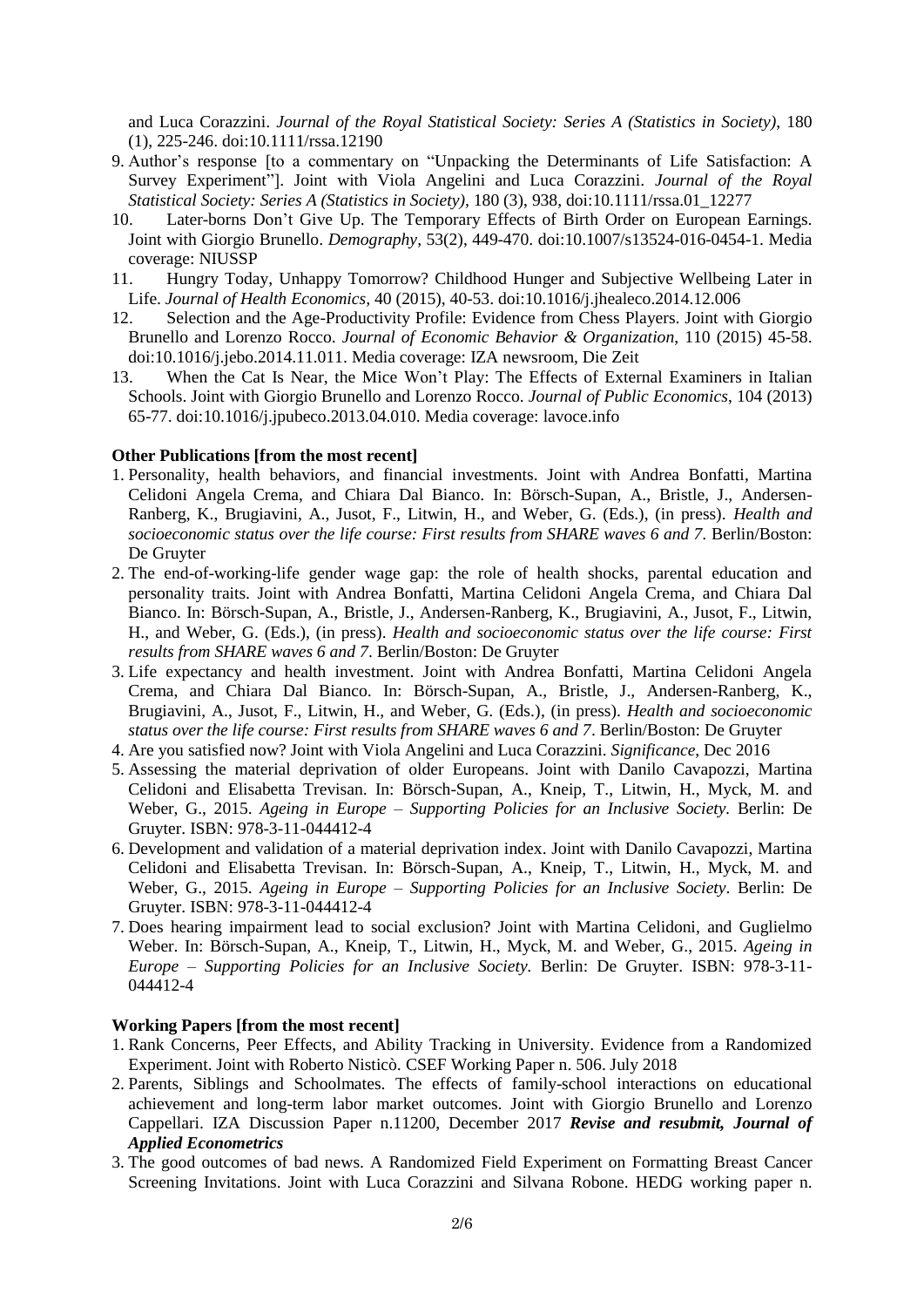17/27, November 2017. Media coverage: [lavoce.info](http://www.lavoce.info/invalsi-senza-barare/)

- 4. School Choice During a Period of Radical School Reform. Evidence from the Academies Programme. Joint with Stephen Gibbons and Olmo Silva. IZA Discussion Paper n.11162, November 2017
- 5. Does Delayed Retirement Affect Youth Employment? Evidence from Italian Provinces. Joint with Giorgio Brunello. IZA Discussion Paper n. 10733, April 2017. Media coverage: lavoce.info
- 6. Harmonized net income measures in SHARE Wave 1. Joint with Andrea Bonfatti, Chiara Dal Bianco, Guglielmo Weber and Francesca Zantomio. SHARE working paper series 25-2016

## **Work in Progress**

- 1. How Informative Are Students' Evaluations of Teaching? Joint with Enrico Rettore (UNITN) and Lorenzo Rocco (UNIPD)
- 2. Is there life after politics? The long-term private returns to serving as mayor. *VisitINPS* project. Joint with Giorgio Brunello (UNIPD), Lorenzo Cappellari (Cattolica Milan), Maria De Paola (UNICAL)
- 3. Exploiting market design to estimate school effectiveness: Evidence from the UK. Joint with Olmo Silva (LSE) and Thilo Klein (ZEW Mannheim)
- 4. Nudging Cancer Screening Take-Up: A Field Experiment in Armenia. Joint with Luca Corazzini (UNIVE) and Armenak Antinyan (UNDP Armenia)
- 5. Proof by counterfactuals: experimental and quasi-experimental variation. Joint with Erich Battistin (UMD). Chapter in preparation for the book "Detecting Causation. A Toolbox for Policy Studies" Editors: Alessia Damonte and Fedra Negri

## **Grants and Awards**

(December 2017)

MIUR. *Fondo per il finanziamento delle attività base di ricerca FFABR* Grant – 3,000€ (December 2016)

University of Padova – Department of Economics and Management "M. Fanno" grant for early-career research achievements (*Fondo per il consolidamento della ricerca "Marco Fanno")* – 5,000€ (July 2015)

CARIPARO Foundation *Starting Grant* - 205,000€ on "Education, retirement and household behaviour". Role: PI. Co-investigators: Giorgio Brunello, Enrico Rettore, Lorenzo Rocco (October 2014)

Italian Economic Association (SIE) 2014 Prize for the Best PhD Thesis in Economics

(June 2014)

Certificate of excellence in reviewing – *Economics of Education Review*

(September 2013)

INVALSI *Concorso Idee di Ricerca* prize - 5,000€. Joint with Giorgio Brunello and Lorenzo Rocco (2011 - 2013)

MIUR. Three-year scholarship for doctoral studies

(April 2010)

Forum Nuova Pubblica Amministrazione, Roma, IT. *TESI-PA* prize. Mention for methodological insights in policy evaluation

#### **Scientific affiliations**

(Since June 2019) LSE Department of Geography and Environment, Affiliate (Since February 2019) IZA Research Fellow (Since November 2017) Health Econometrics and Data Group (HEDG), University of York

## **Visiting**

IRVAPP (May-June 2017); CEP-LSE (August 2015); Munich Economics of Aging (July-August 2014).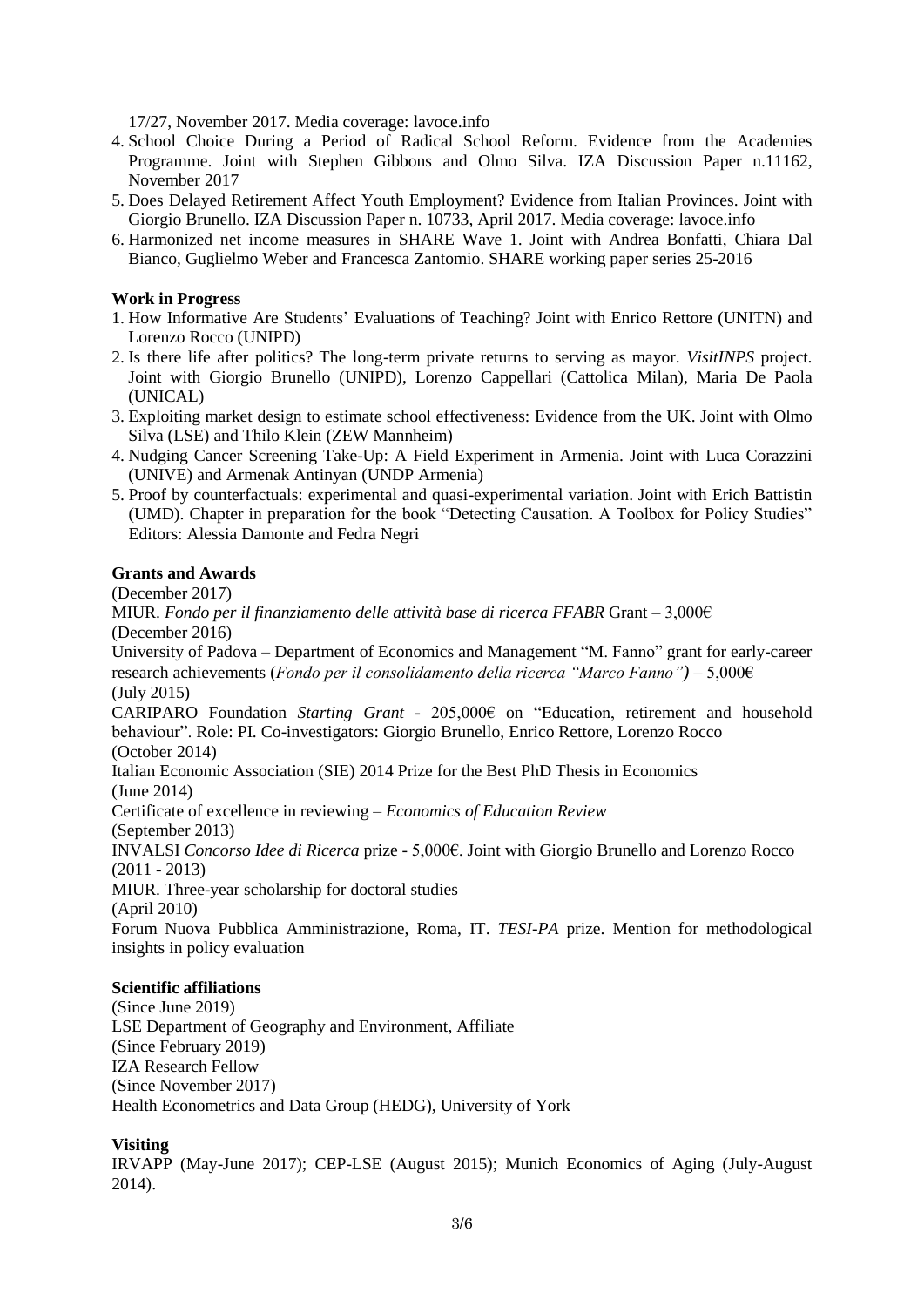#### **Past positions**

(October 2016 – June 2019)

University of Padova - Department of Economics and Management "Marco Fanno"

Assistant professor in Economic Policy (Ricercatore a Tempo Determinato tipo A in Politica Economica – S.S.D. SECS-P/02 13/A2). Position financed by CARIPARO Foundation *Starting Grant* on "Education, Retirement and Household Behaviour". Role: Principal Investigator.

(January 2014 – September 2016)

University of Padova - Department of Economics and Management "Marco Fanno". Post-Doctoral Research Fellow (*Assegnista di Ricerca, l.240/2010*). Supervisor: Professor Guglielmo Weber. Involved in the inter-disciplinary strategic research project "POPA\_EHR - Population aging economics, health, retirement and the welfare state" financed by the University of Padova (PI: Professor Guglielmo Weber) and member of the Italian country team for SHARE – Survey of Health Aging and Retirement in Europe

(October - December 2010)

University of Padova - Department of Economics and Management "M. Fanno". Temporary contract (co.co.co.) as research assistant for Professor Luca Nunziata

(April - June 2008)

IRES - Friuli Venezia Giulia Region, Udine, IT. Internship - Research unit on regional labour market policies evaluation

#### **Further Education**

(January 2018)

IRVAPP Trento, IT – Winter School on Advanced Policy Evaluation Methods. Lecturers: Erich Battistin, Guido Imbens, Enrico Rettore

(July 2016)

RAND Corporation – Santa Monica, CA. Summer Institute on Aging (full scholarship) (June 2013, June 2014, June 2015, June 2016) Venice International University – Venice, IT. Summer Institute on Ageing

(September 2012)

CiDE – Bertinoro, IT. Summer School in Programme Evaluation

#### **Seminars, Workshops and Conferences**

2019: University of York (invited), UK; Milan MILLS seminar (invited), IT; Padova, IT; Università Cattolica-VIVE workshop on "Intergenerational Mobility", Milan, IT (invited); 2019 European Health Economics Workshop, Verona, IT; 2019 Cintia Workshop, Venice, IT; 10<sup>th</sup> IWAEE, Catanzaro, IT.

2018: "Detecting Causation" workshop (invited), University of Milano, IT; 3<sup>rd</sup> IZA Economics of Education workshop, Bonn, DE; 30<sup>th</sup> AIES conference (invited panelist), Napoli, IT; 2<sup>nd</sup> SEHO conference, Paris, FR; Bologna (invited), IT; Bank of Italy "Human Capital" workshop, Roma (invited as discussant), IT; CSEF Napoli (invited), IT; SEHO conference, Paris, FR; SIEP conference, Padova, IT

2017: Padova, IT; IRVAPP Trento (invited), IT; Essen Health & Labour workshop, Essen, DE; European Commission JRC, Ispra (invited), IT; AIEL conference, Cosenza, IT

2016: Padova, IT; BeNA Seminar, Berlin (invited), DE; Ca' Foscari University, Venice (invited), IT; IRVAPP Trento (invited), IT; BOMOPAV meeting, Bologna (invited as discussant), IT; Tinbergen Institute, Amsterdam (invited), NL; IAAE Conference, Milan; IT; Brucchi Luchino workshop, Bologna, IT

2015: Bologna (invited), IT; Groningen (invited), NL; Padova, IT; 6<sup>th</sup> IWAEE workshop, Catanzaro, IT; NBER Summer Institute on Aging (as auditor), Cambridge, USA; School of Psychology, Padova (invited), IT; WifOR, Darmstadt, DE; SHARE Wave 5 First Results Book conference, Bruxelles (invited), BE; 5<sup>th</sup> SHARE Users Conference (plenary session), Luxembourg City, LU; AQR workshop "Spatial Perspectives of Human Capital", Barcellona, ES; Milan MILLS seminar (invited), IT; Brucchi Luchino workshop, Bergamo, IT

2014: Bank of Italy (invited), Rome, IT; 3<sup>rd</sup> Potsdam workshop in Empirical Economics, Potsdam,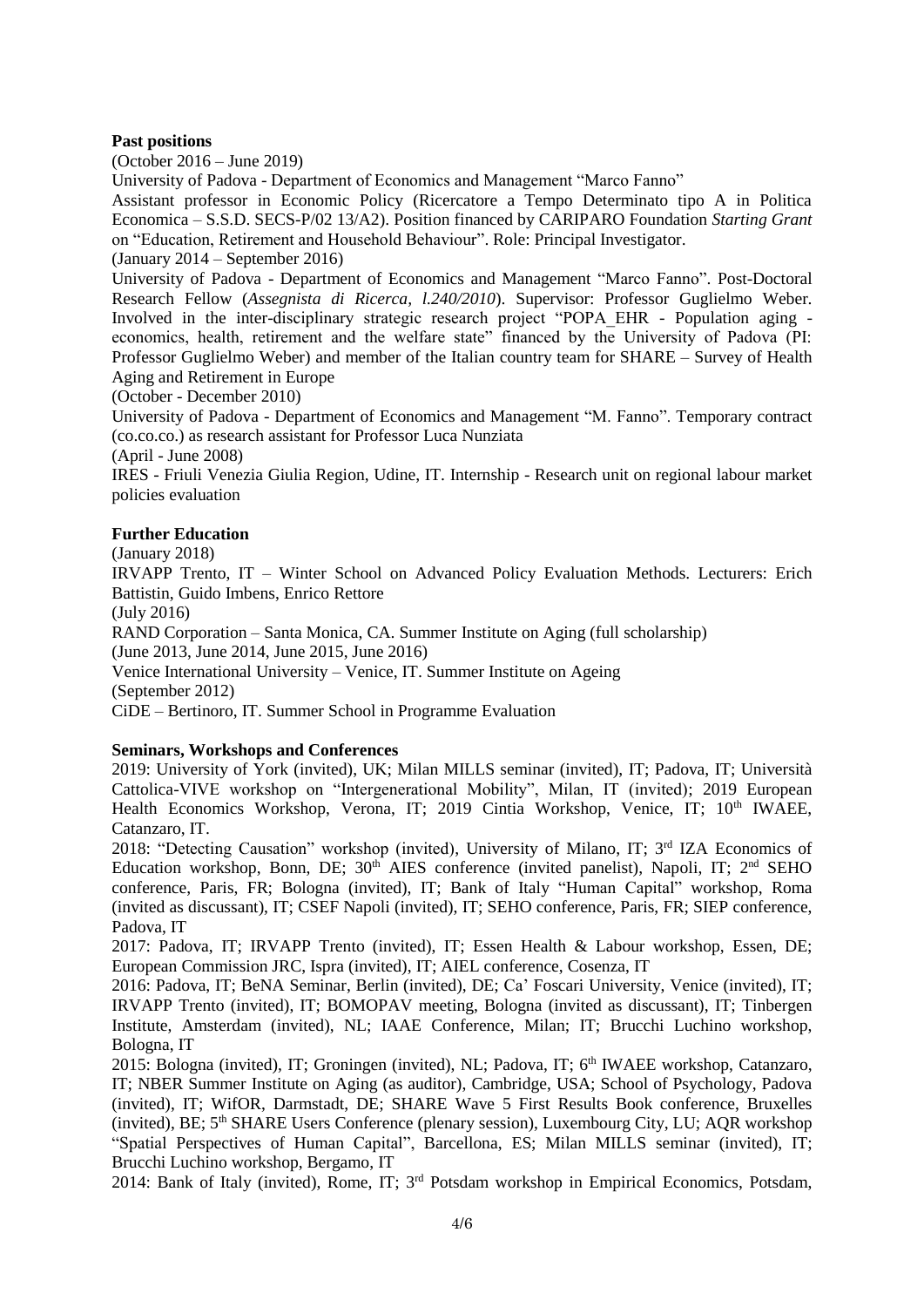DE; BOMOPAV meeting, Padova, IT; POPA-EHR Kick-off conference, Padova, IT; MEA seminar, Munich, DE; ASSET conference, Aix-en-Provence, FR; SHARE/CINTIA conference, Turin, IT; Brucchi Luchino workshop, Naples, IT

2013: LSE - Education & Skills Workshop, London, UK; INVALSI workshop "Cheating at educational test", Rome (invited), IT; EALE conference, Turin, IT; PhD Work in Progress Seminar, Padova, IT; Brucchi Luchino workshop, Roma, IT

2012: CEP Annual conference, Brighton, UK; HECER Economics of Education Meeting, Helsinki, FIN; CiDE Summer School, Bertinoro, IT; PhD Seminar, Padova, IT; APPAM/INVALSI conference "Improving Education through Accountability and Evaluation", Roma, IT

### **Professional Services**

- Reviewer for: Ageing Clinical and Experimental Research, American Economic Journal: Economic Policy, BMJ Open, Demography, Economia Politica, Economic Modelling, Economic Journal, Economics of Education Review, Education Economics, European Economic Review, European Sociological Review, Health Economics, Italian Economic Journal, Italian Journal of Applied Statistics, IZA Journal of Labor Economics, Japan and the World Economy, Journal of Economic Behaviour & Organization, Journal of Economic Inequality, Journal of Economic Psychology, Journal of Population Economics, Journal of Public Economics, Journal of the European Economic Association, Journal of the Royal Statistical Society: Series A (Statistics in Society), Labour: Review of Labour Economics and Industrial Relations, Review of Economic Studies, Review of Income and Wealth, Review of the Economics of the Household, Social Science & Medicine, Statistical Methods and Applications, World Development.
- Member of the Economics Seminar Committee and the Board of the PhD School in Economics and Management (*Collegio Docenti Scuola Dottorato*) – University of Padova
- Supervisor for the PhD thesis of Debdeep Chattopadhyay and advisor for the PhD thesis of Nhat Quynh Huynh and Isha Gupta – University of Padova, PhD School in Economics and Management.
- Supervisor of several undergraduate theses University of Padova.
- External examiner for the PhD thesis of Giulia Tura University of Bologna.
- Member of the Scientific Committee for the 2018 SIEP conference Padova and the  $2<sup>nd</sup>$  Bank of Italy Workshop on Human Capital.

## **Teaching Experience [at the University of Padova]**

- *PhD in Economics and Management*.
- "Microeconometrics". 20-hour course taught with Guglielmo Weber since 2013/14 and as single lecturer since 2016/17.
- *Laurea Magistrale in Economics and Finance.*
- "Health and Human Capital". 42-hour course taught with Giorgio Brunello since 2018/19.
- "Topics in the Analysis of Public Policies". 42-hour course taught with Giorgio Brunello in 2016/17 and 2017/18. Average students' evaluations of teaching for 2016/17: 9/10. Data not available for other years.
- *Laurea Magistrale in Entrepreneurship and Innovation*.
- "Economics of Human Resources". 42-hour course taught with Giorgio Brunello since 2018/19.
- *Laurea Triennale in Economics*
- "Econometrics". 42-hour course taught with Nunzio Cappuccio and Massimiliano Caporin (as teaching assistant) in 2015/16 and as single lecturer in 2017/18 and 2018/19. Average students' evaluations of teaching for 2017/18: 7.3/10. Data not available for other years.

- Laurea Triennale in Statistics

"Economic policy". 65 hours course taught as single lecturer since 2019/20.

#### **Language Skills**

Italian: Mother Tongue; English: Proficient; German: Intermediate; French: Basic